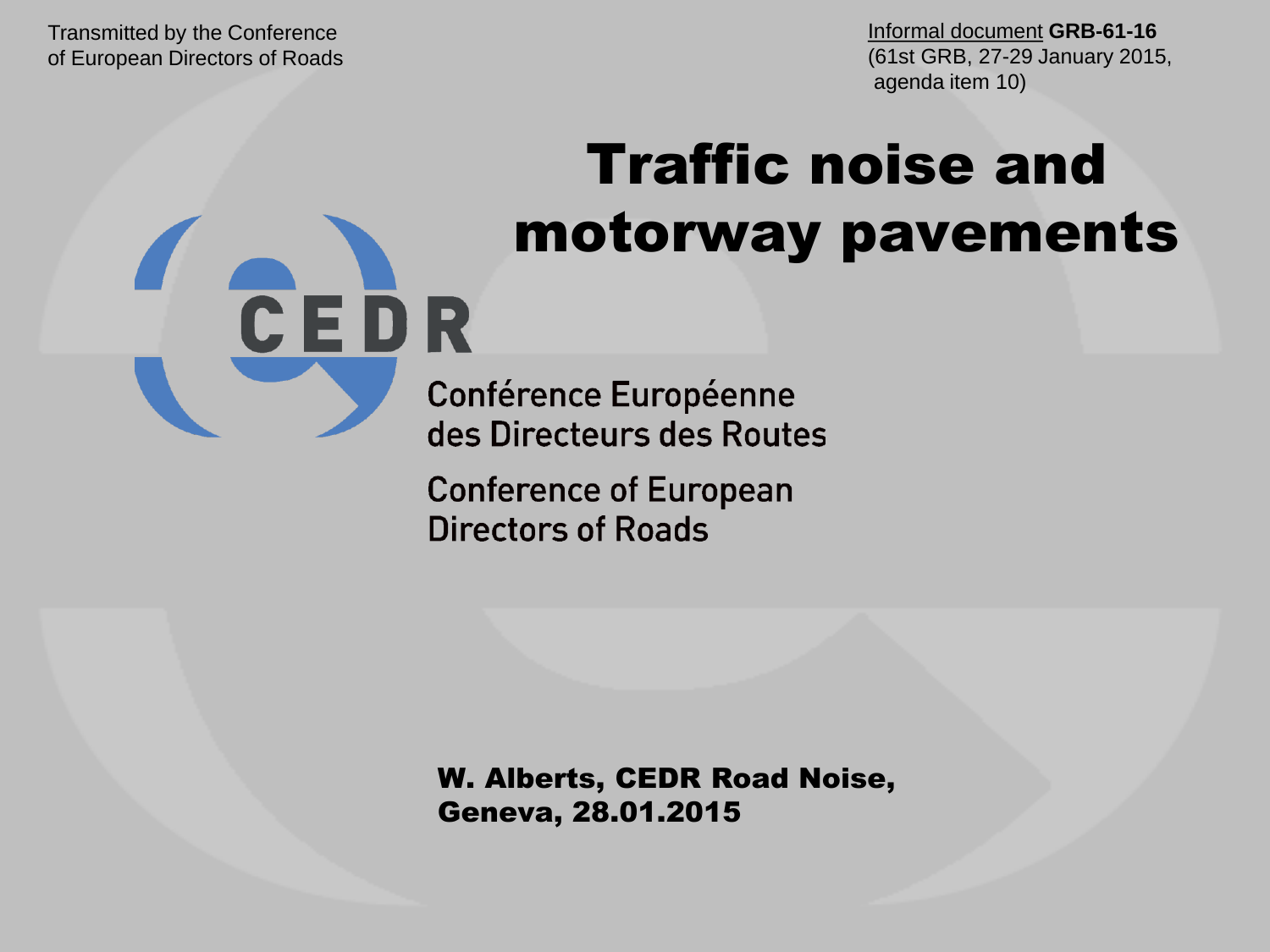

### Question





W. Alberts **Traffic noise and motorway pavements Traffic noise and motorway pavements 2**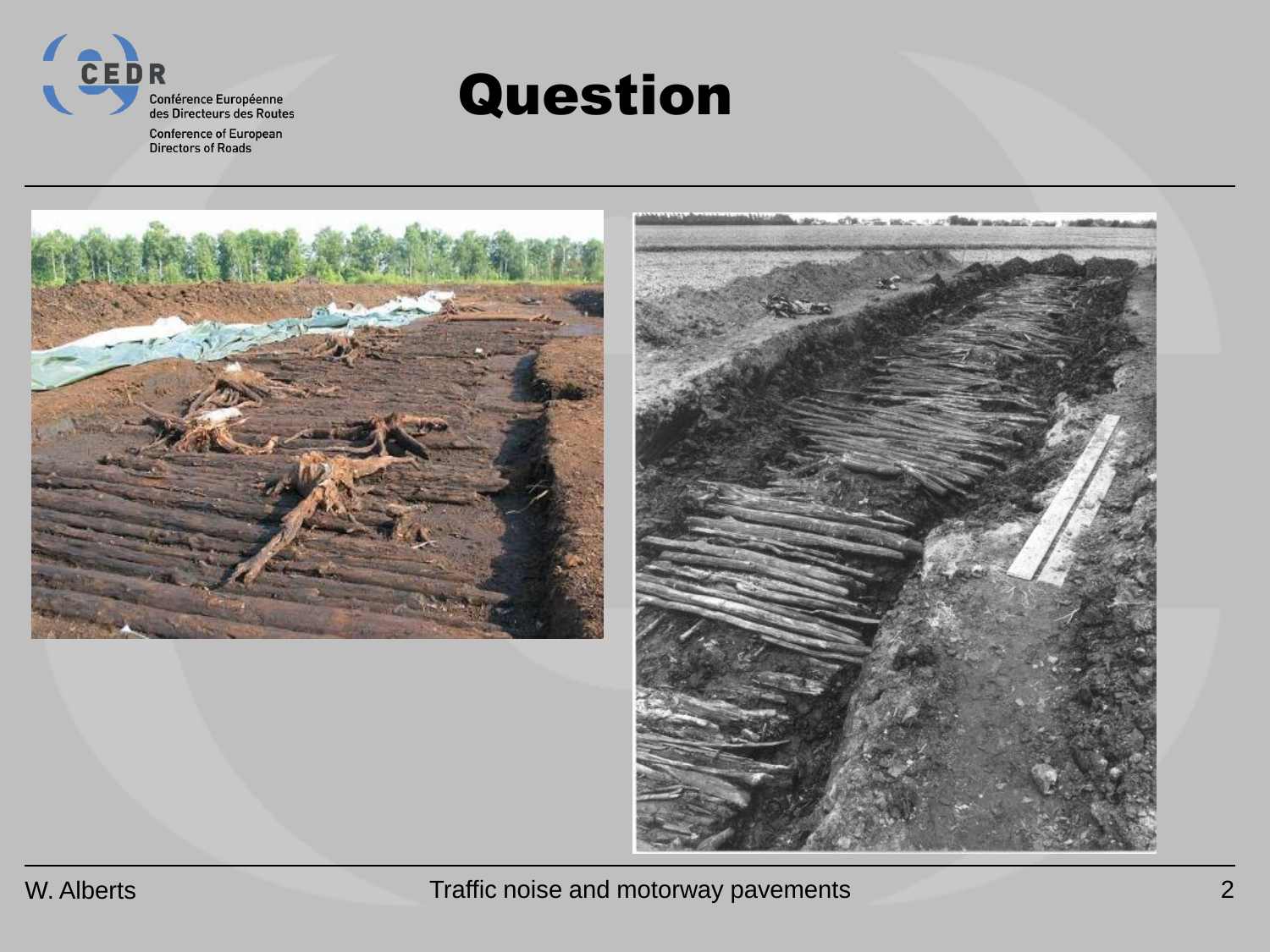

### **Overview**

- **objectives**
- CEDR
- road noise
- pavements
- figures on use, noise, lifetime and costs
- conclusions and final remarks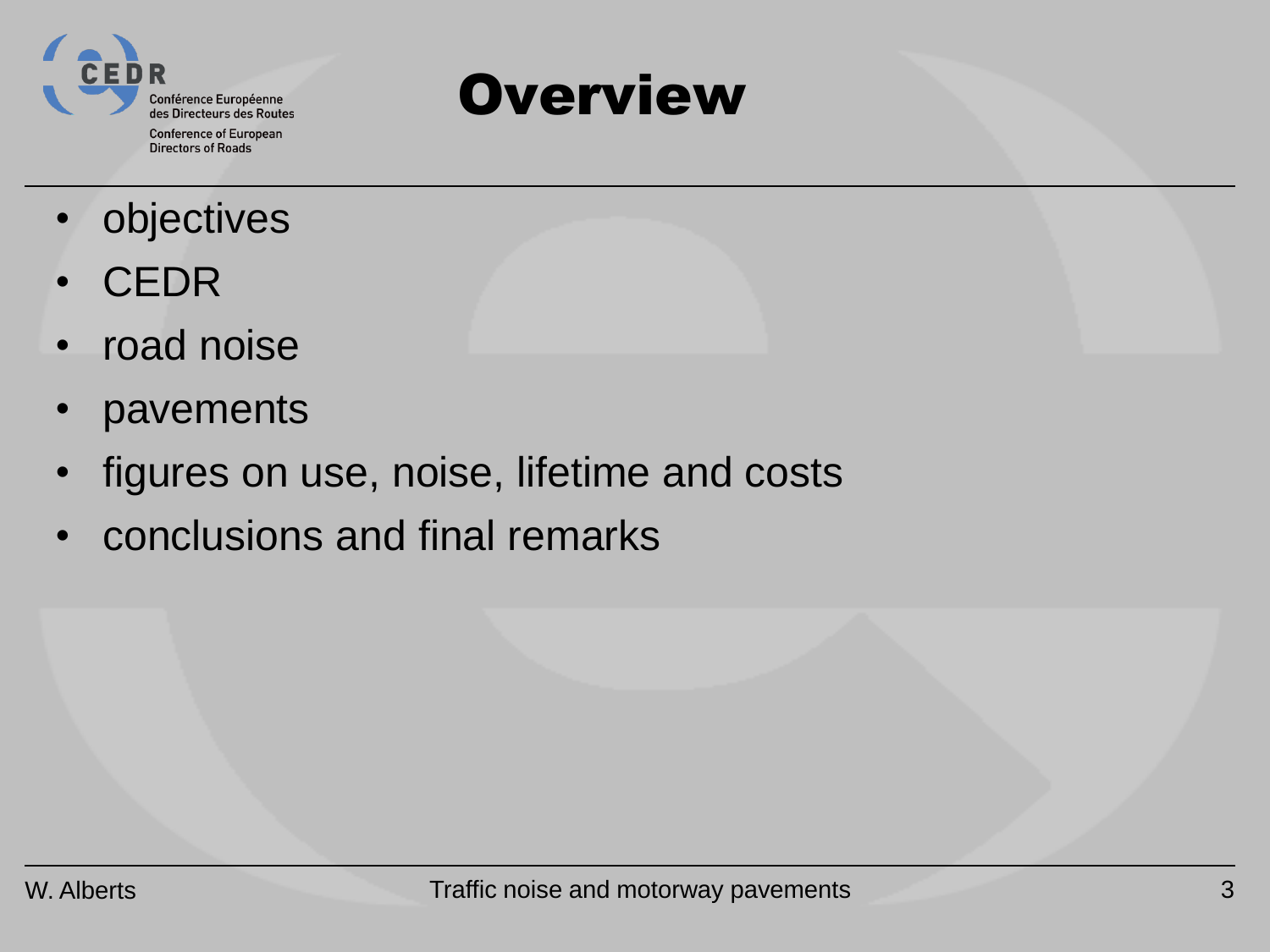



### To inform about:

- CEDR
- pavements used on motorways in Europe and their noise reduction, lifetime and costs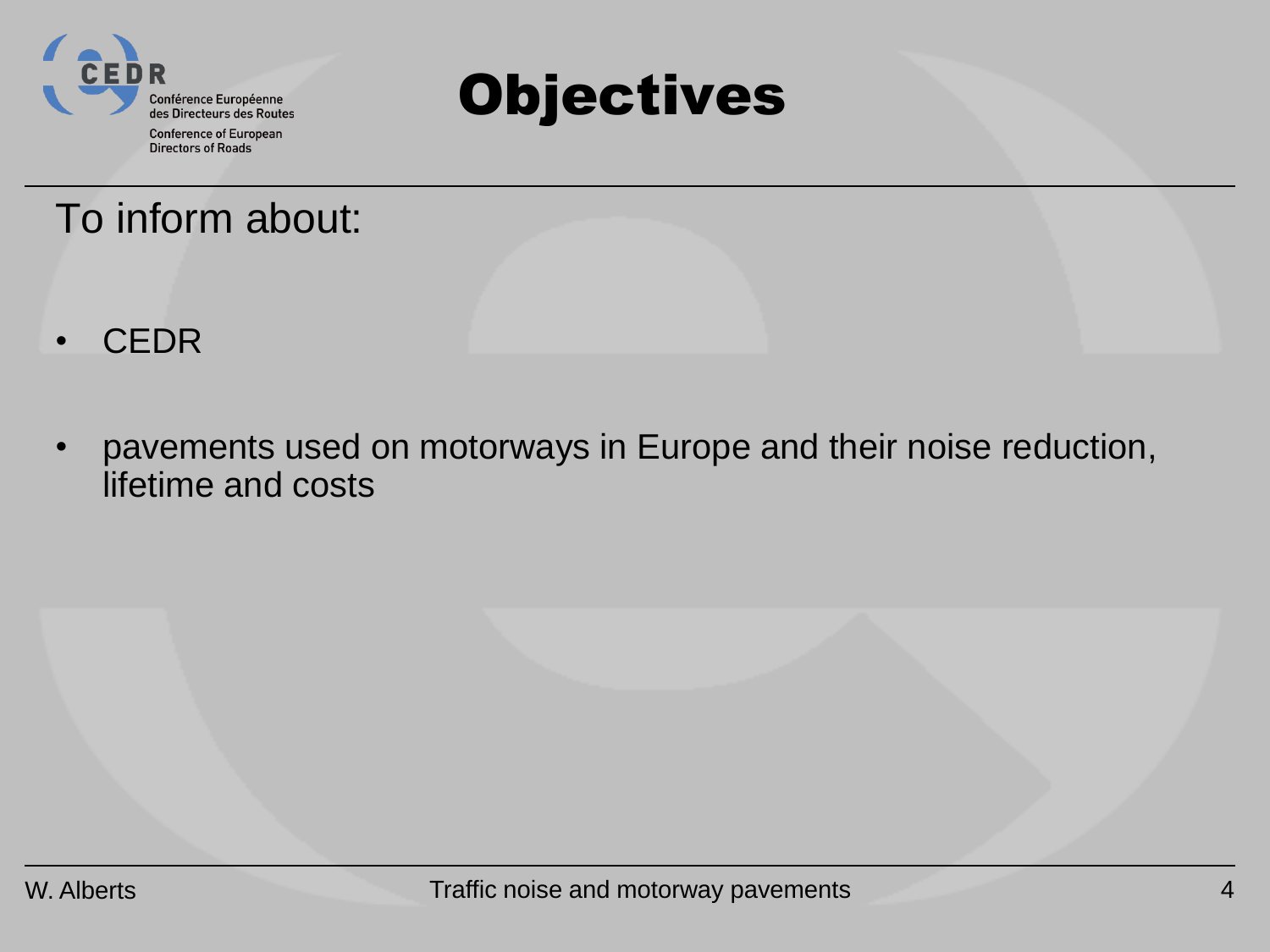

# CEDR: profile

- What is CEDR:
	- the Conference of European Directors of Roads (CEDR) is a forum for the discussion and promotion of improvements to the road system and its infrastructure
	- members represent their national road authorities (NRAs) in Europe

• Now there are 27 CEDR member states (MS)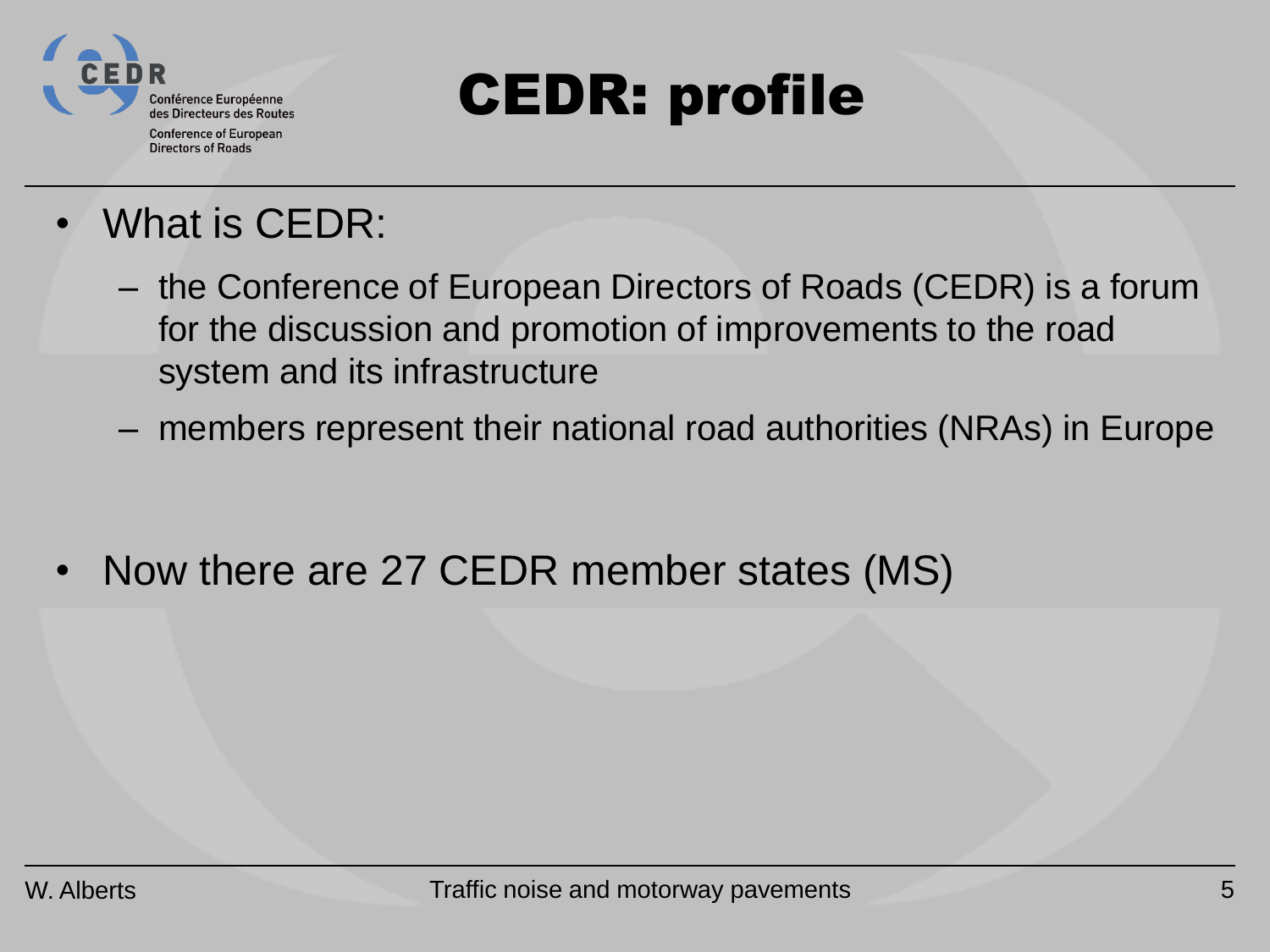

# CEDR: mission

- to analyze future developments of the road system
- to promote international networks of personal contacts
- to provide a platform for responding to common problems
- to develop a strong involvement in EU developments
- to use existing representations in international groups
- to make use of the results of common understandings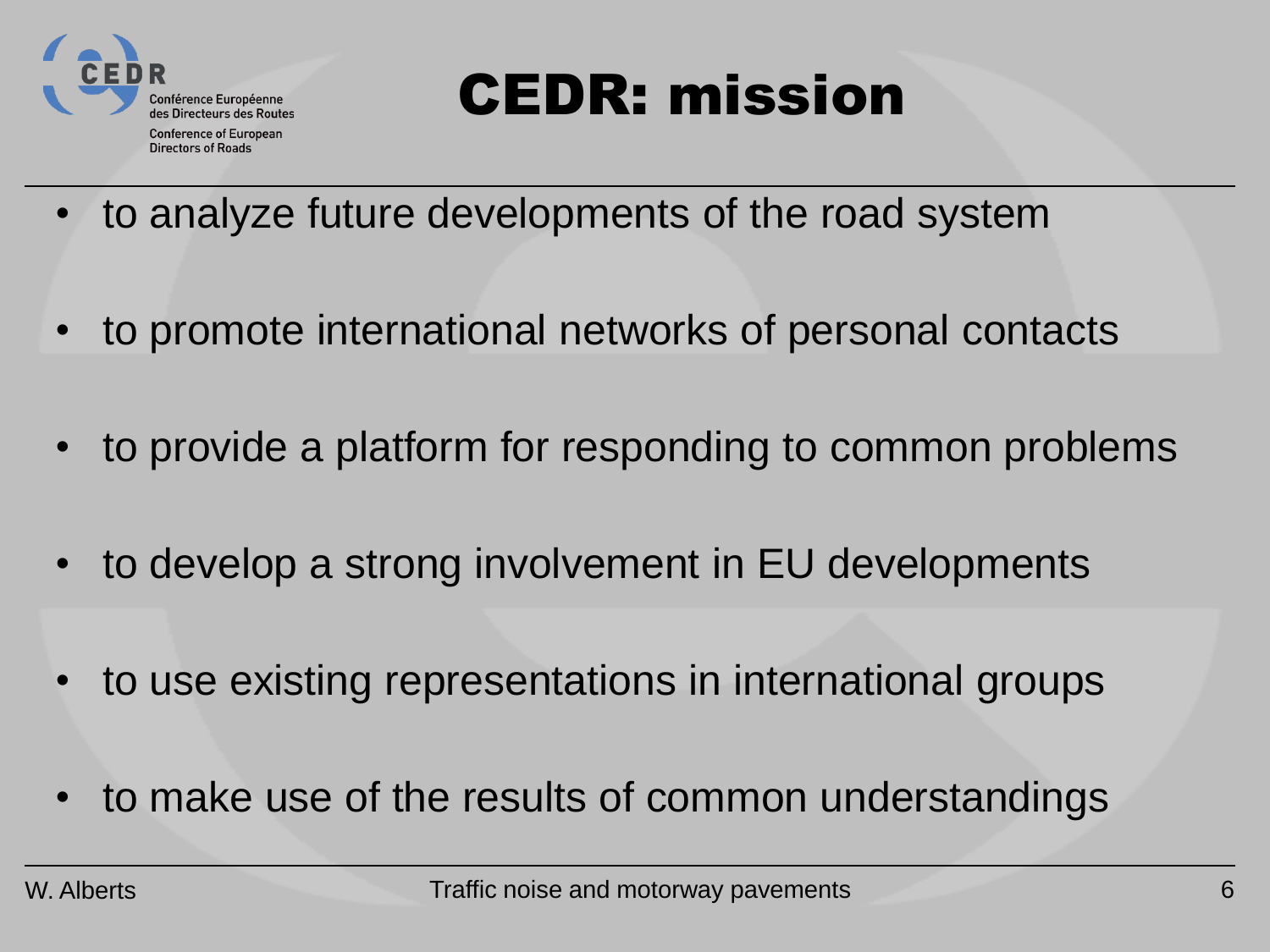

## CEDR: structure

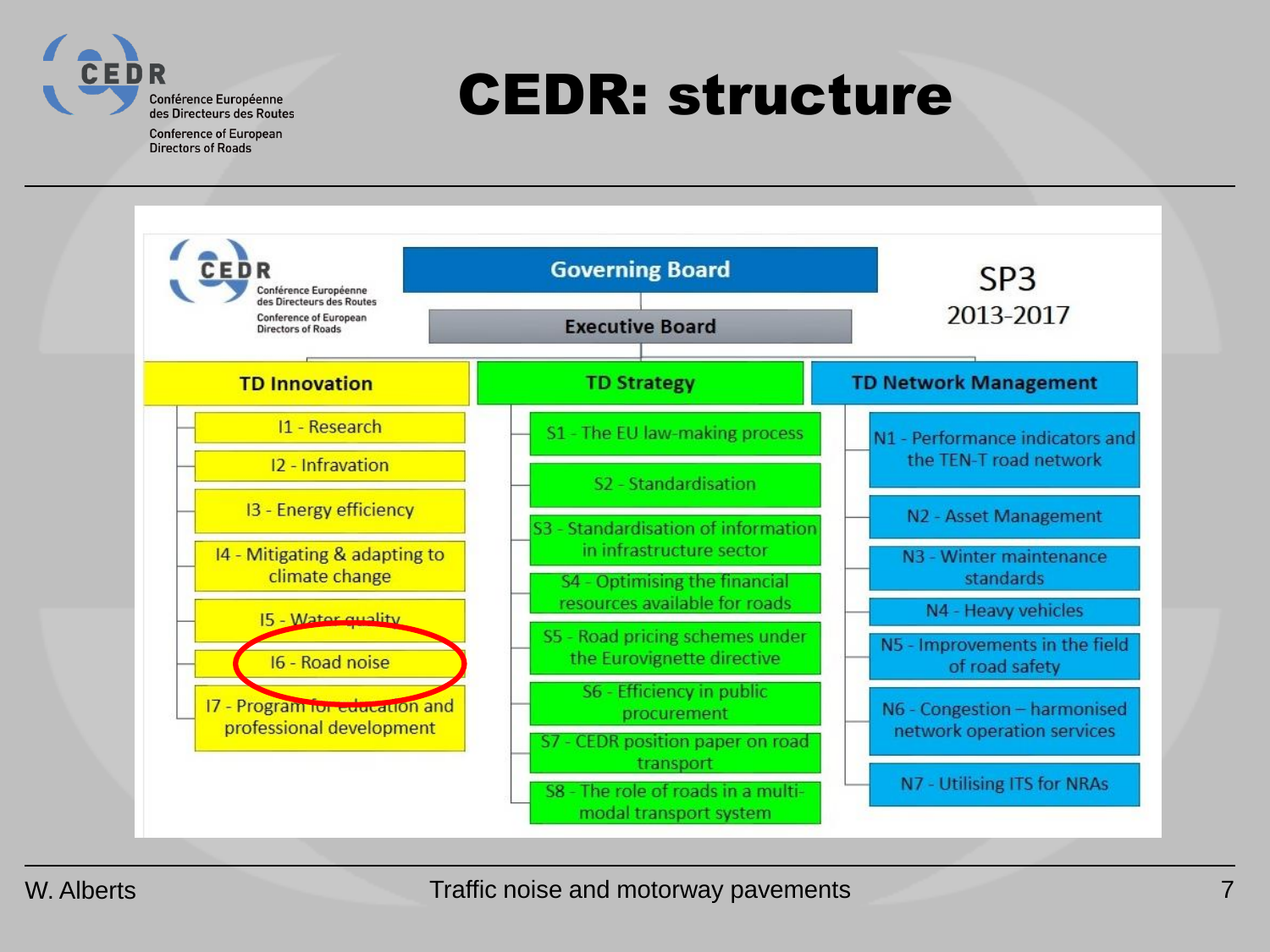

**Directors of Roads** 

# CEDR: Road Noise

### The two main goals of CEDR Road Noise 2013-2017 are:

- improve noise quality in close proximity to road infrastructure
- reduce costs in planning, building, maintaining and researching road infrastructure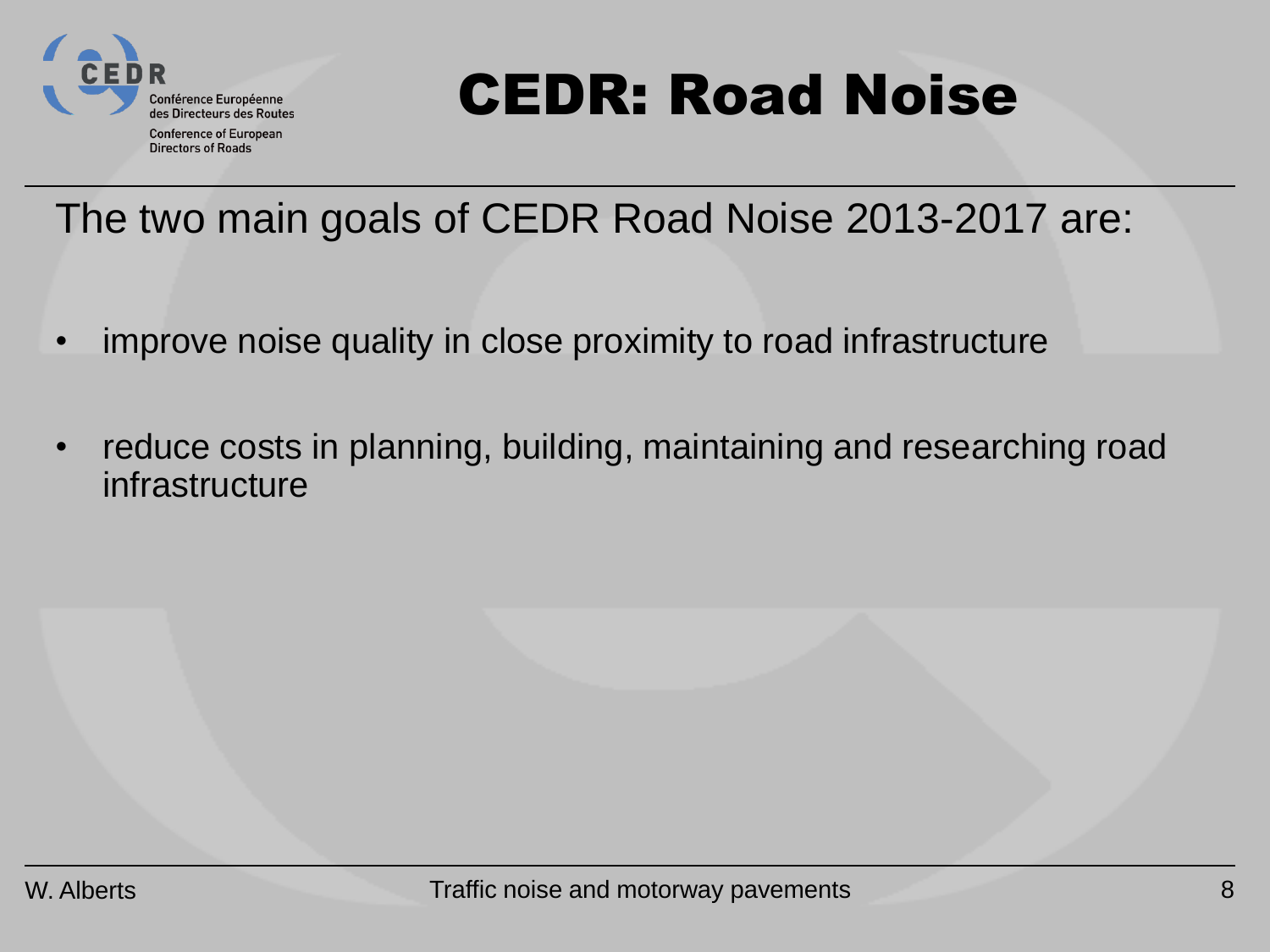

# Road traffic noise

**Conference of European Directors of Roads** 

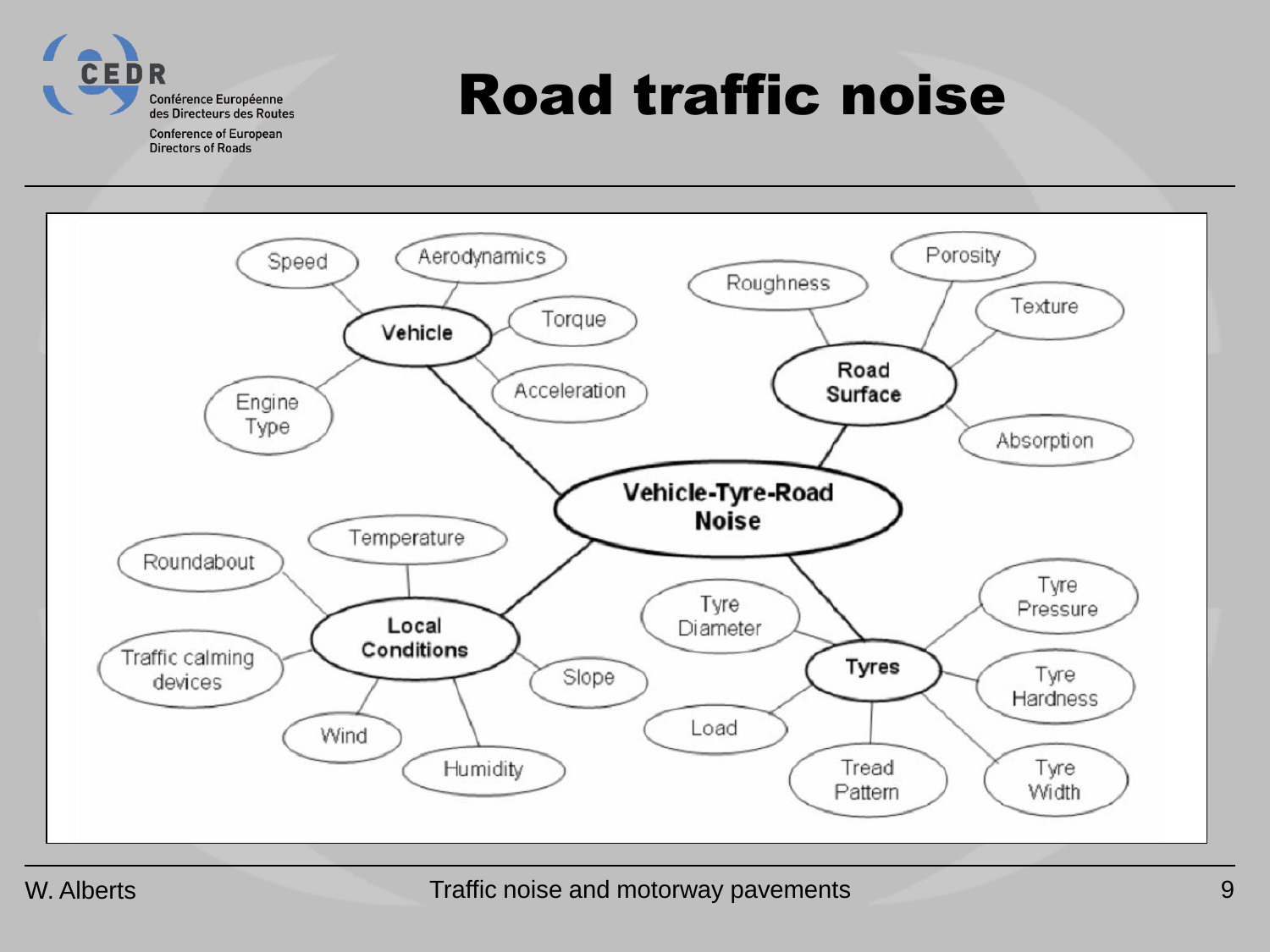

# Road traffic noise

**Conference of European Directors of Roads** 

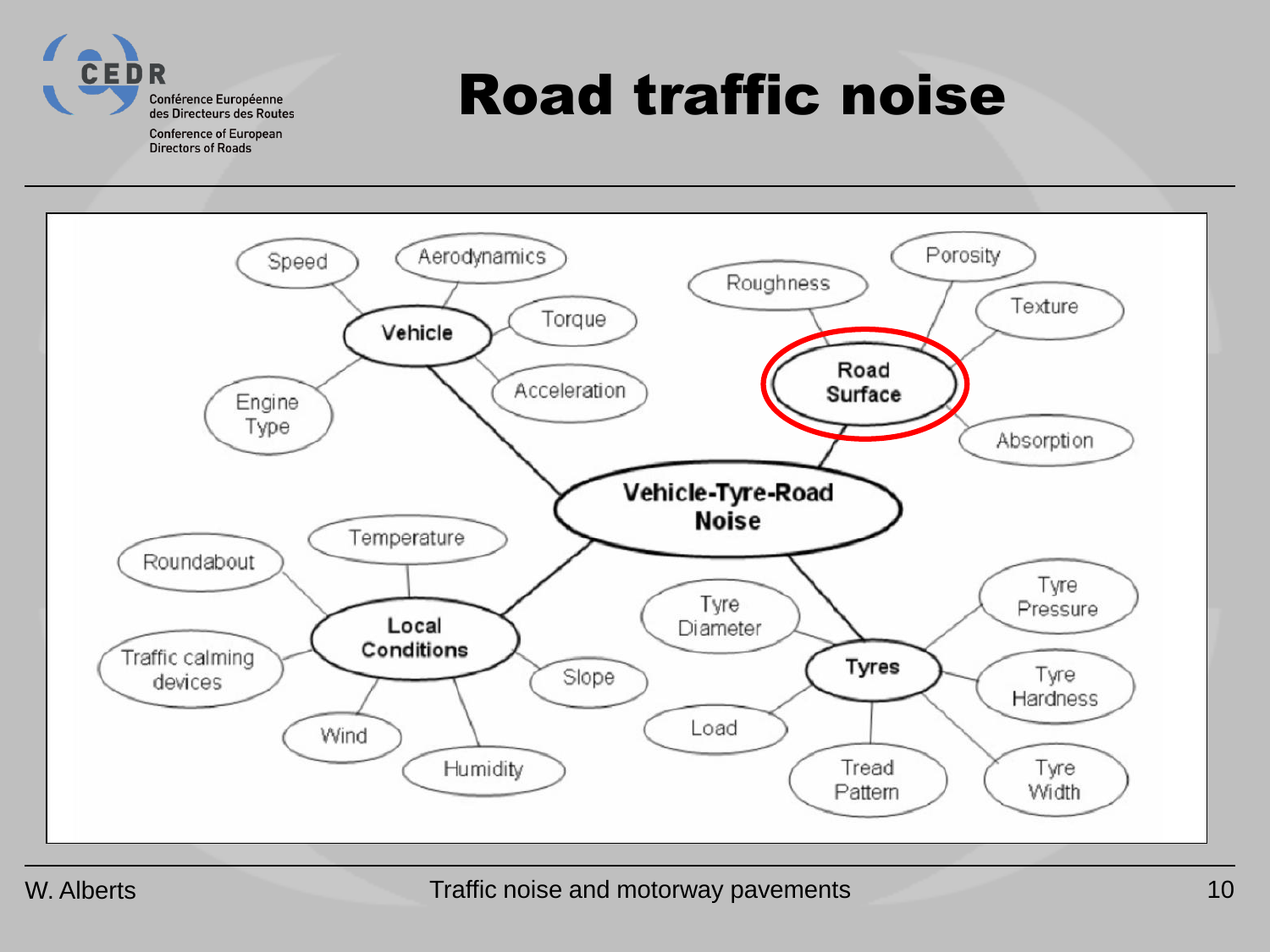

## Road: layers

a road has several layers (courses)



- for road noise the surface layer (pavement) is important
- surface layer consists of aggregates (stones) bound together with bitumen (asphalt)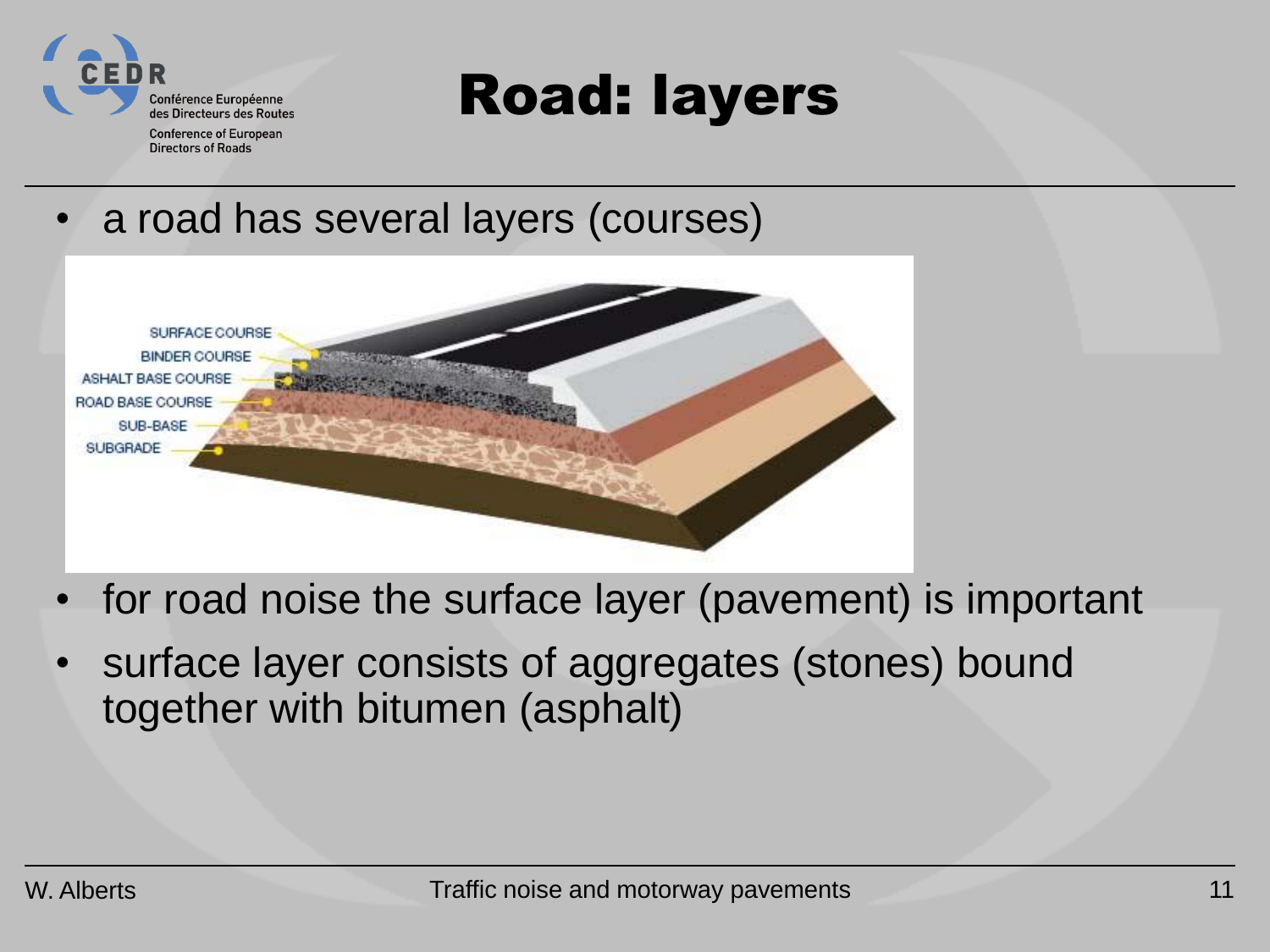

**Directors of Roads** 

### Pavements

wide range of motorway pavements available:

#### **MAIN PAVEMENTS:**

Dense Asphalt Concrete Stone Mastic Asphalt Cement Concrete Porous Asphalt Thin Layers Two Layer Porous Asphalt

- these pavements differ for functional aspects like lifetime, costs, noise reduction and driver comfort (splash and spray)
- these pavements meet MS standards for skid resistance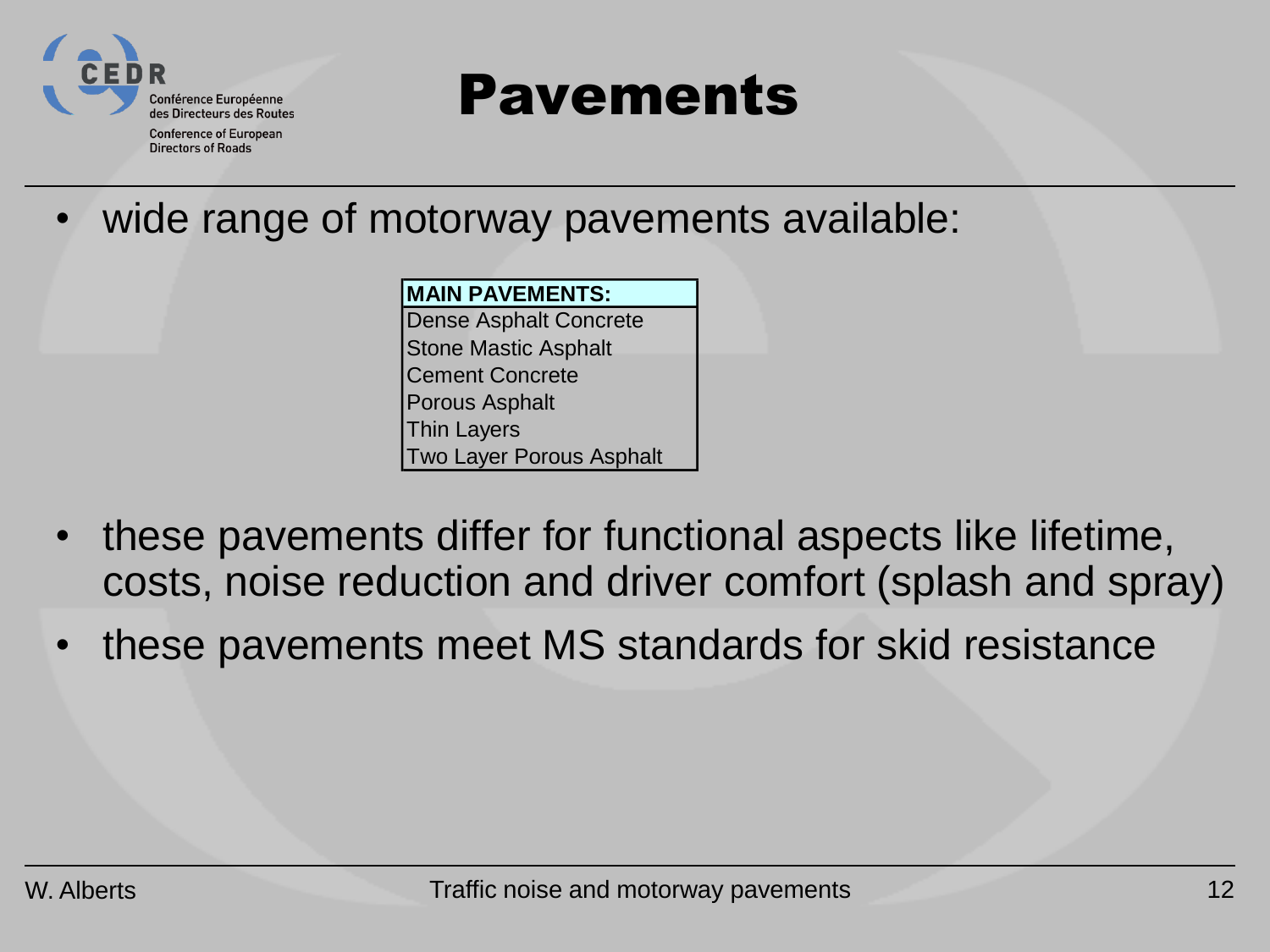

Pavements: use

**Conference of European Directors of Roads** 

### • pavements on motorways in CEDR MS (in %)

| <b>MAIN PAVEMENTS:</b>      | A1 | BE-F | DE | DK | EЕ | ES | FR   | GR | IΕ |    | LV. | <b>NL</b> | <b>NC</b> | <b>SE</b> | UK |
|-----------------------------|----|------|----|----|----|----|------|----|----|----|-----|-----------|-----------|-----------|----|
| Dense Asphalt Concrete      | 10 |      | 20 | 40 | 66 | 76 | most | 70 | 74 | 97 | 60  | 12        | 65        |           |    |
| <b>Stone Mastic Asphalt</b> | 57 | 65   | 40 | 50 | 6  |    |      |    | 22 |    | 40  |           | 20        | 99        | 40 |
| <b>Cement Concrete</b>      | 30 | 35   | 30 |    |    | o  |      |    |    |    |     |           |           |           |    |
| Porous Asphalt              | 3  |      | 10 |    |    | 12 | some | 30 |    | ⌒  |     | 69        |           |           |    |
| <b>Thin Layers</b>          |    |      |    | 10 |    | 10 |      |    |    |    |     |           |           |           | 55 |
| Two Layer Porous Asphalt    |    |      |    |    |    |    |      |    |    |    |     | 18        |           |           |    |

• DAC and SMA are preferred pavements in most CEDR MS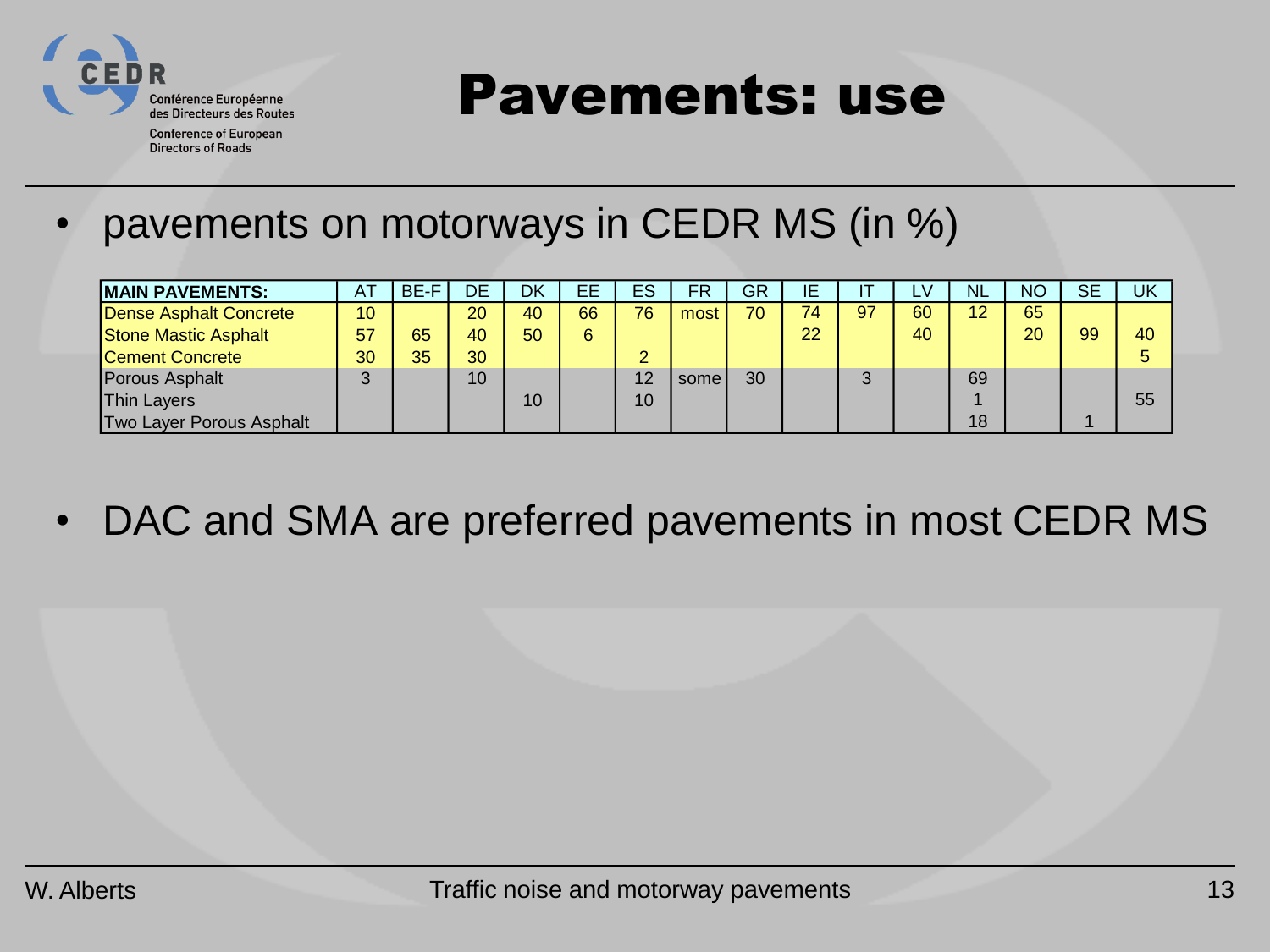

Pavements: use

**Conference of European Directors of Roads** 

### • pavements on motorways in CEDR MS (in %)

| <b>MAIN PAVEMENTS:</b>          | <b>AT</b> | BE-F | DE              | DK              | EЕ | ES | FR    | GR | ΙE |        | ΔV | <b>NL</b> | <b>NC</b> | <b>SE</b> | UK |
|---------------------------------|-----------|------|-----------------|-----------------|----|----|-------|----|----|--------|----|-----------|-----------|-----------|----|
| Dense Asphalt Concrete          | 10        |      | 20              | 40              | 66 | 76 | most  | 70 | 74 | 97     | 60 | 12        | 65        |           |    |
| <b>Stone Mastic Asphalt</b>     | 57        | 65   | 40              | 50              | 6  |    |       |    | 22 |        | 40 |           | 20        | 99        | 40 |
| Cement Concrete                 | 30        | 35   | 30 <sup>°</sup> |                 |    | ົ  |       |    |    |        |    |           |           |           | b  |
| Porous Asphalt                  | 3         |      | 10 <sup>1</sup> |                 |    | 12 | somel | 30 |    | $\sim$ |    | 69        |           |           |    |
| <b>Thin Layers</b>              |           |      |                 | 10 <sup>1</sup> |    | 10 |       |    |    |        |    |           |           |           | 55 |
| <b>Two Layer Porous Asphalt</b> |           |      |                 |                 |    |    |       |    |    |        |    | 18        |           |           |    |

- DAC and SMA are preferred pavements in most CEDR MS
- noise reducing pavements like PA, TL and TLPA are used in some CEDR MS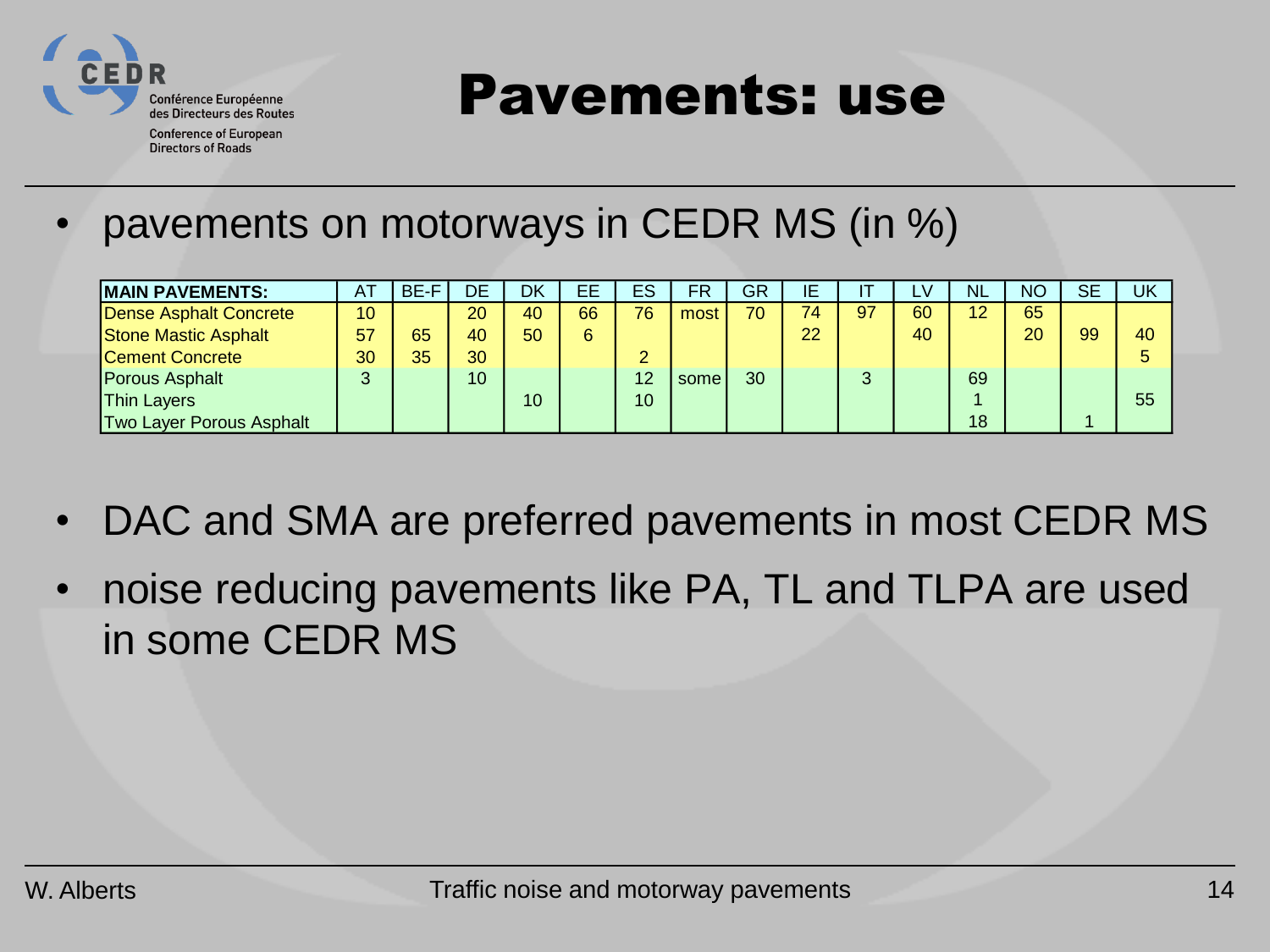

## Pavements: noise

**Conference of European Directors of Roads** 

• initial noise reduction (in dB, MS standard pavement is zero)

| <b>MAIN PAVEMENTS:</b>      | A      | BE-F | DE   | DK       | ES      | GR   |    | NL      | <b>NC</b> | SЕ      | UK  |
|-----------------------------|--------|------|------|----------|---------|------|----|---------|-----------|---------|-----|
| Dense Asphalt Concrete      |        |      | -2   |          |         | 0    |    | 0       | $0/-3$    |         |     |
| <b>Stone Mastic Asphalt</b> | $0/-3$ | 0    |      | $0,6/-1$ |         |      |    |         | $0/-3$    |         | 3,5 |
| <b>Cement Concrete</b>      | $+1/0$ |      | $-2$ |          |         |      |    |         |           |         |     |
| Porous Asphalt              | $-4$   |      | -5   |          | $0/-3$  | $-2$ | -3 | $-2$    |           |         |     |
| Thin Layers                 |        |      |      | $-2$     | $-2/-3$ |      |    | $-2/-3$ |           |         |     |
| Two Layer Porous Asphalt    |        |      |      |          |         |      |    | $-5/-6$ |           | $-8/-6$ |     |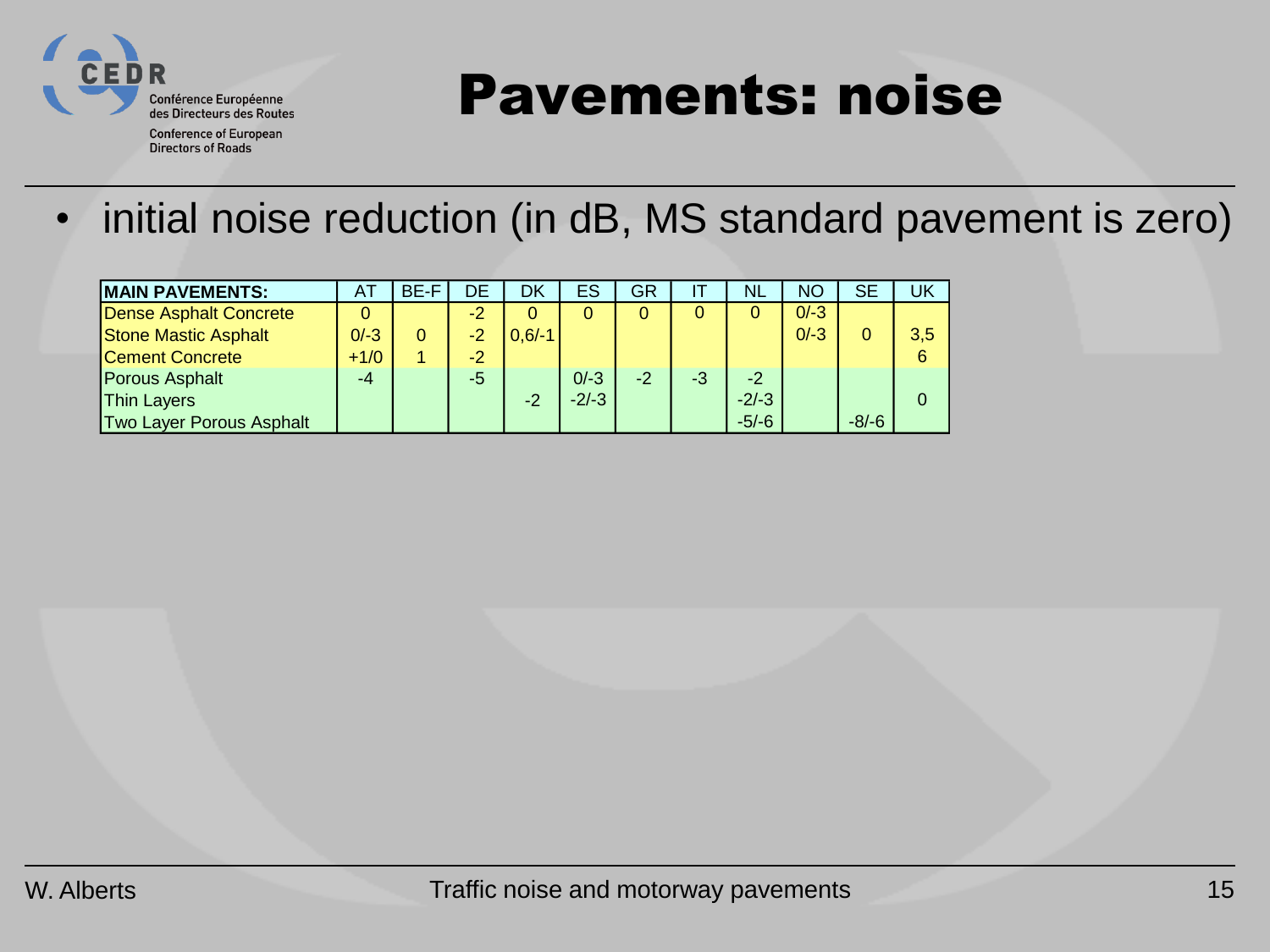

## Pavements: noise

- **Conference of European Directors of Roads**
- initial noise reduction (in dB)

| <b>IMAIN PAVEMENTS:</b>         | ΑT     | BE-F | DE   | DK       | <b>ES</b> | GR   |    | <b>NL</b> | <b>NO</b> | SЕ      | UK  | average |
|---------------------------------|--------|------|------|----------|-----------|------|----|-----------|-----------|---------|-----|---------|
| Dense Asphalt Concrete          |        |      | $-2$ |          |           | 0    |    |           | $0/-3$    |         |     |         |
| <b>Stone Mastic Asphalt</b>     | $0/-3$ |      |      | $0,6/-1$ |           |      |    |           | $0/-3$    |         | 3,5 | $0/-3$  |
| <b>Cement Concrete</b>          | $+1/0$ |      | $-2$ |          |           |      |    |           |           |         | 6   | $+6/0$  |
| Porous Asphalt                  | $-4$   |      | -5   |          | $0/-3$    | $-2$ | -3 | $-2$      |           |         |     | $-2/-4$ |
| <b>Thin Layers</b>              |        |      |      | $-2$     | $-2/-3$   |      |    | $-2/-3$   |           |         |     | $-2/-3$ |
| <b>Two Layer Porous Asphalt</b> |        |      |      |          |           |      |    | $-5/-6$   |           | $-8/-6$ |     | $-5/-6$ |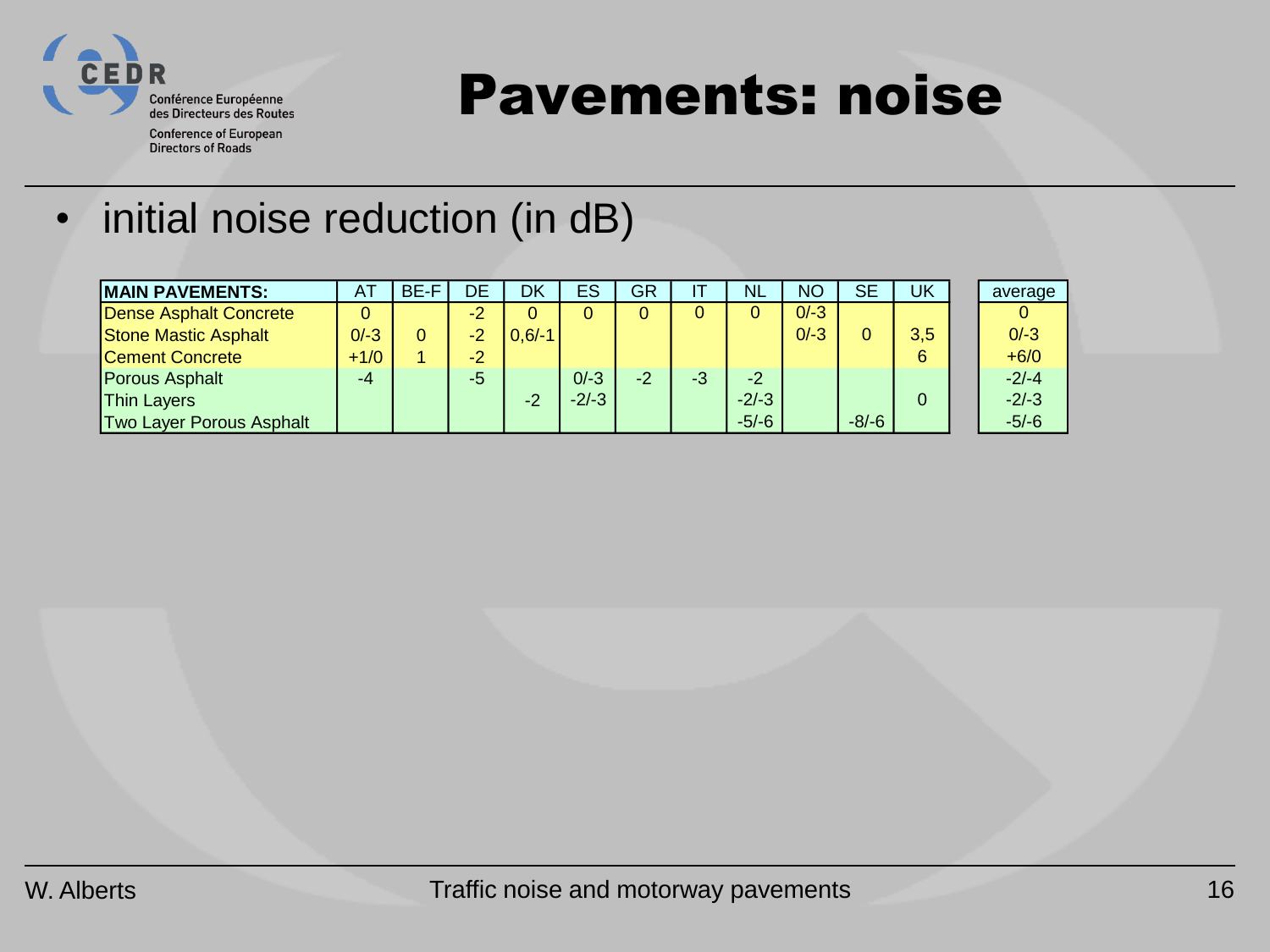

Pavements: noise

- **Conference of European Directors of Roads**
- initial noise reduction (in dB)

| <b>MAIN PAVEMENTS:</b>        | ΑT     | BE-F | DE   | DK       | <b>ES</b> | GR   | Н  | <b>NL</b> | <b>NO</b> | SE      | UK  | average |
|-------------------------------|--------|------|------|----------|-----------|------|----|-----------|-----------|---------|-----|---------|
| <b>Dense Asphalt Concrete</b> |        |      |      |          |           | 0    |    |           | $0/-3$    |         |     |         |
| <b>Stone Mastic Asphalt</b>   | $0/-3$ |      |      | $0.6/-1$ |           |      |    |           | $0/-3$    |         | 3.5 | $0/-3$  |
| Cement Concrete               | $+1/0$ |      | $-2$ |          |           |      |    |           |           |         | 6   | $+6/0$  |
| Porous Asphalt                | $-4$   |      | -5   |          | $0/-3$    | $-2$ | -3 | $-2$      |           |         |     | $-2/-4$ |
| <b>Thin Layers</b>            |        |      |      | -2       | $-2/-3$   |      |    | $-2/-3$   |           |         |     | $-2/-3$ |
| Two Layer Porous Asphalt      |        |      |      |          |           |      |    | $-5/-6$   |           | $-8/-6$ |     | $-5/-6$ |

- transition from much used pavements (DAC/SMA) to noise reducing pavements (PA/TL) reduces noise with 2 to 3 dB
- average lifetime noise reduction is less than initial reduction
- acoustic properties of pavements are covered in regulation and noise calculation model in CEDR MS
- harmonization at EU level (END and CNOSSOS-EU)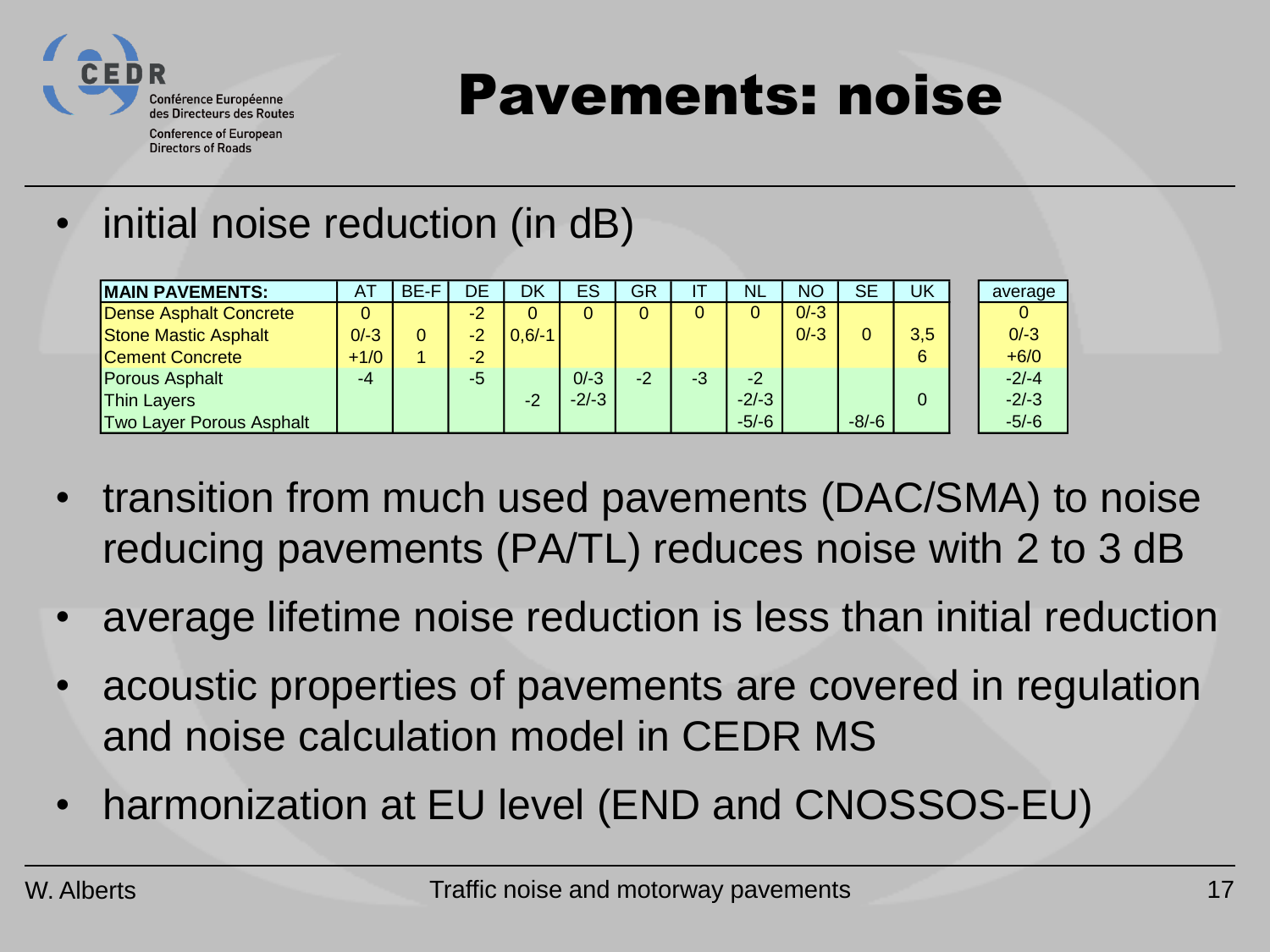

Pavements: lifetime

**Conference of European Directors of Roads** 

• lifetime (average in years)

| <b>MAIN PAVEMENTS:</b>      | <b>AT</b> | BE-F | DE    | DK            | EЕ           | ES    | FR    | GR | ΙE    |                        | LV | <b>NL</b> | <b>SE</b> | range     | average |
|-----------------------------|-----------|------|-------|---------------|--------------|-------|-------|----|-------|------------------------|----|-----------|-----------|-----------|---------|
| Dense Asphalt Concrete      | 15        |      |       | $12/18$ 15/17 | 20           | 6/10  | $>12$ | 20 | 20/22 | $>20$                  | 20 | 18        |           | $12 - 22$ | 17      |
| <b>Stone Mastic Asphalt</b> | 10/15     | 15   |       | 16/22 15/17   | $20^{\circ}$ |       |       |    | 16/17 |                        | 20 |           | 6/12      | $6 - 22$  | 16      |
| <b>Cement Concrete</b>      | 30/40     | 40   | 26/30 |               |              | 15/20 |       |    |       |                        |    |           |           | $15 - 40$ | 30      |
| Porous Asphalt              | 8/10      |      | 8     |               |              | 6/10  |       |    |       | $8/10$   15/16   10/15 |    | 17        |           | $6 - 17$  | 11      |
| <b>Thin Layers</b>          |           |      |       | 12            |              | 6     |       |    |       |                        |    | 13        |           | $6 - 13$  | 10      |
| Two Layer Porous Asphalt    |           |      |       |               |              |       |       |    |       |                        |    | 13        | 5/8       | $5 - 13$  | 10      |

• lifetime of noise reducing pavements is less than lifetime of non-noise reducing pavements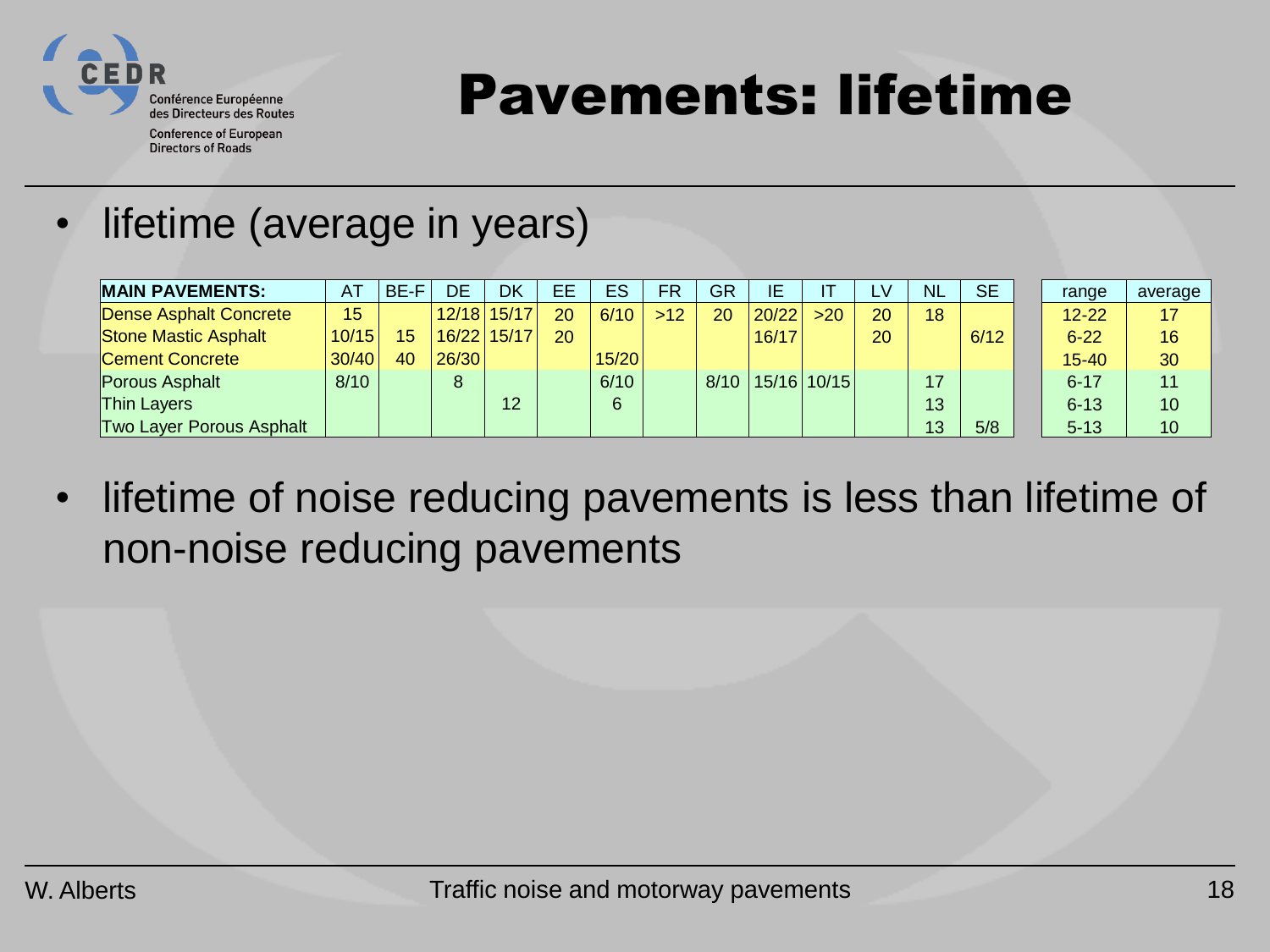

Pavements: costs#1

**Conference of European Directors of Roads** 

### • all-in investment costs (EUR/m2)

| <b>MAIN PAVEMENTS:</b>          | BE-F | DE | EЕ | IΕ |       | <b>V</b> | <b>NL</b> | <b>SE</b> | range     | average |
|---------------------------------|------|----|----|----|-------|----------|-----------|-----------|-----------|---------|
| Dense Asphalt Concrete          |      |    | 8  | 26 | 13/16 | 7/14     | 24        |           | $8 - 26$  | 17      |
| Stone Mastic Asphalt            | 8    |    | 9  | 23 |       | 9/13     |           |           | $8 - 23$  | 12      |
| <b>Cement Concrete</b>          | 40   |    |    |    |       |          |           |           | 40        | 40      |
| <b>Porous Asphalt</b>           |      | 26 |    | 28 | 18    |          | 19        |           | $18 - 28$ | 23      |
| <b>Thin Layers</b>              |      |    |    |    |       |          | 22        |           | 22        | 22      |
| <b>Two Layer Porous Asphalt</b> |      |    |    |    |       |          | 28/31     | 29        | 28-31     | 29      |

- little information and wide range of all-in investment costs
- investment costs of noise reducing pavements is higher than costs of non-noise reducing pavements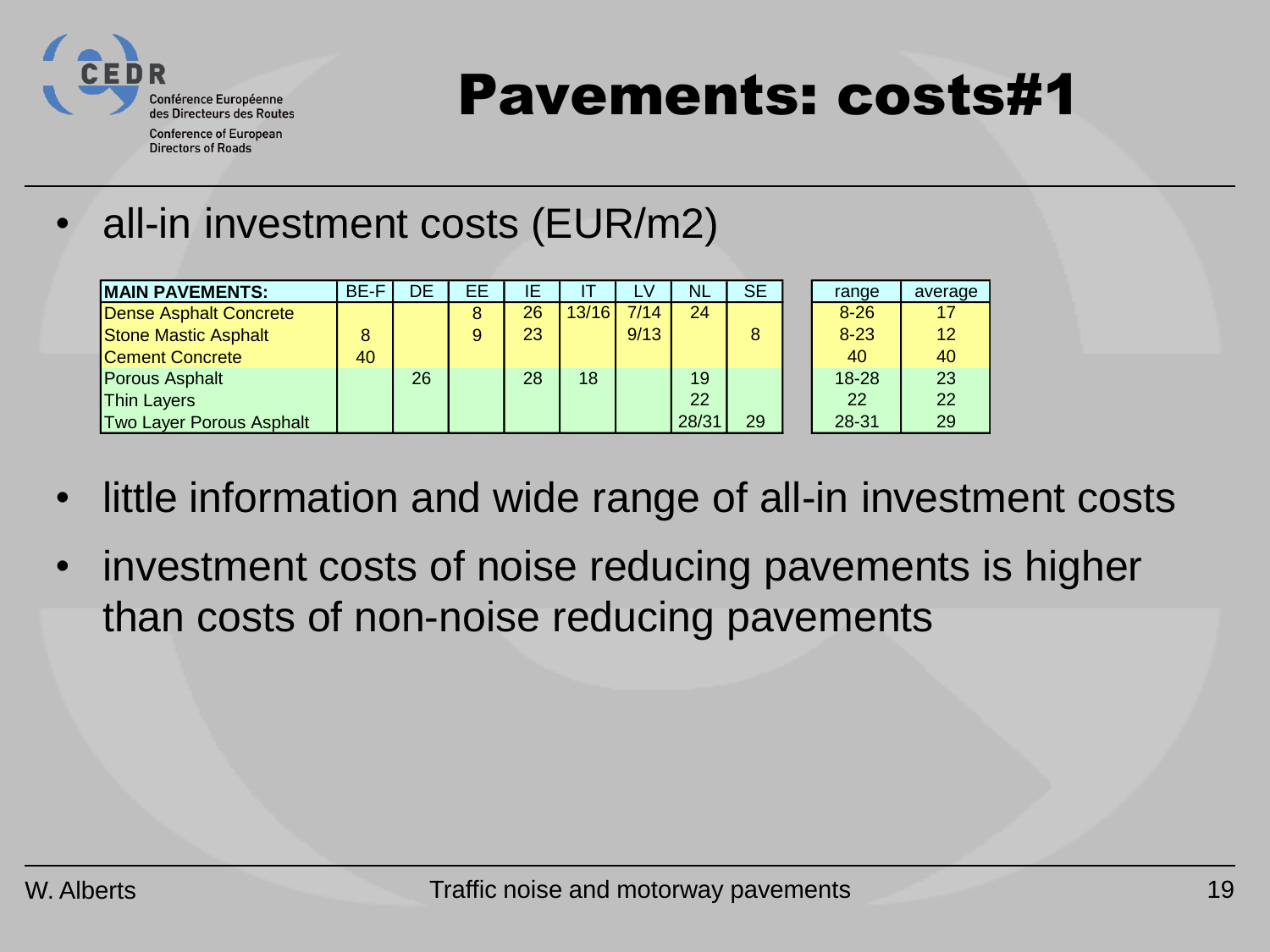

# Pavements: costs#2

**Conference of European Directors of Roads** 

• all-in maintenance costs (EUR/m2/year)

| <b>IMAIN PAVEMENTS:</b>         | EE  |                | LV  | <b>NL</b>     | SE. | range         | average |
|---------------------------------|-----|----------------|-----|---------------|-----|---------------|---------|
| <b>Dense Asphalt Concrete</b>   | 0,5 | $\overline{2}$ | 3/5 | 2             |     | $0.5 - 5$     |         |
| <b>Stone Mastic Asphalt</b>     | 0,5 |                |     |               |     | $0,5-1,0$     |         |
| <b>Cement Concrete</b>          |     |                |     |               |     |               |         |
| Porous Asphalt                  |     | $\mathcal{P}$  |     | $\mathcal{P}$ |     | 2             |         |
| <b>Thin Layers</b>              |     |                |     | 2             |     | $\mathcal{P}$ |         |
| <b>Two Layer Porous Asphalt</b> |     |                |     | 3             | 4/6 | $3-6$         |         |

- very little information
- average maintenance costs of noise reducing pavements is more or less comparable with costs of most non-noise reducing pavements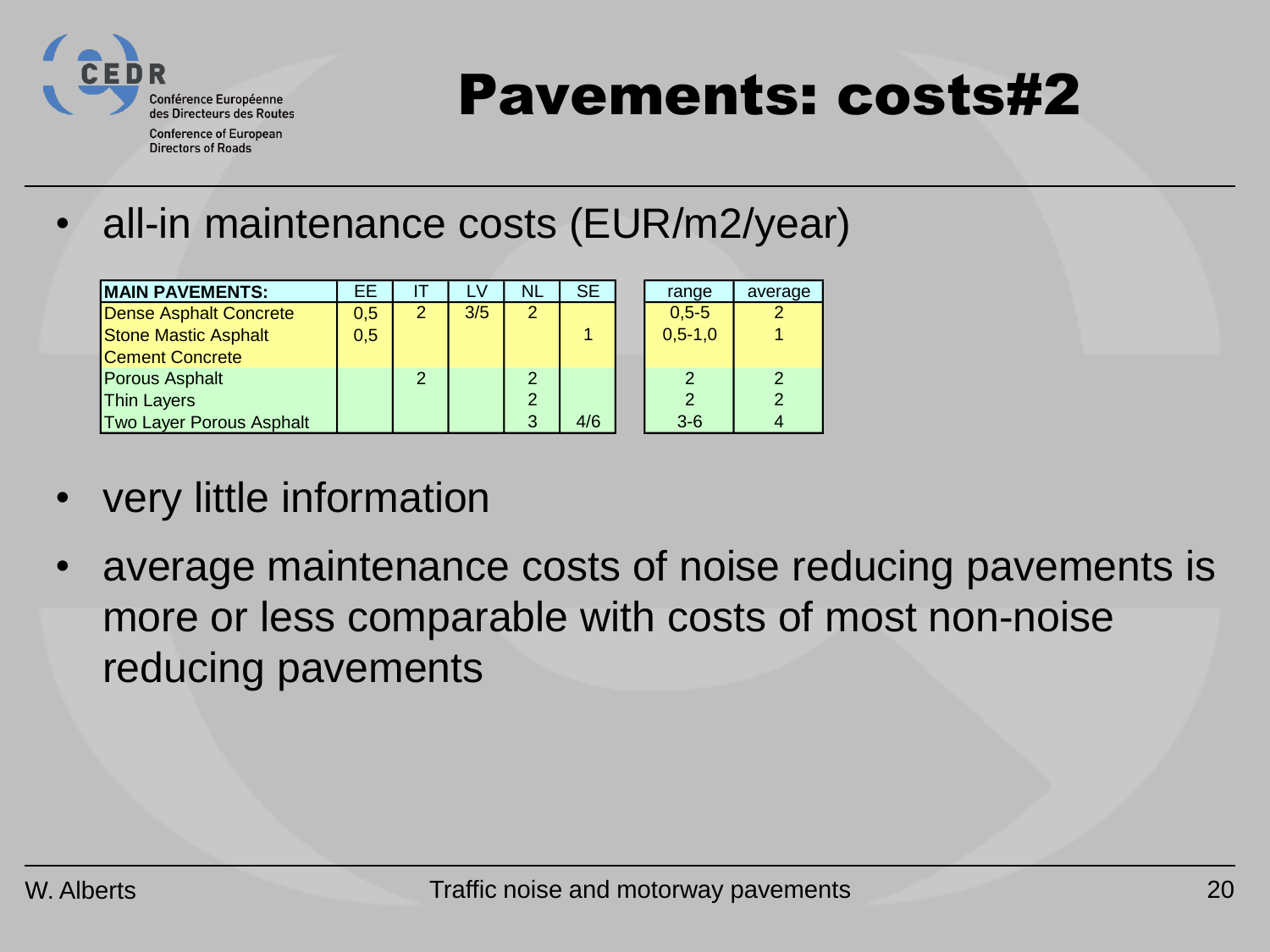

# Conclusions

### In general:

- there is no standard pavement on motorways in Europe
- the use of pavements is based on NRA policy and CEDR MS regulation
- main reason for using a pavement: costs and lifetime
- constraints like winter circumstances limit the choice of pavements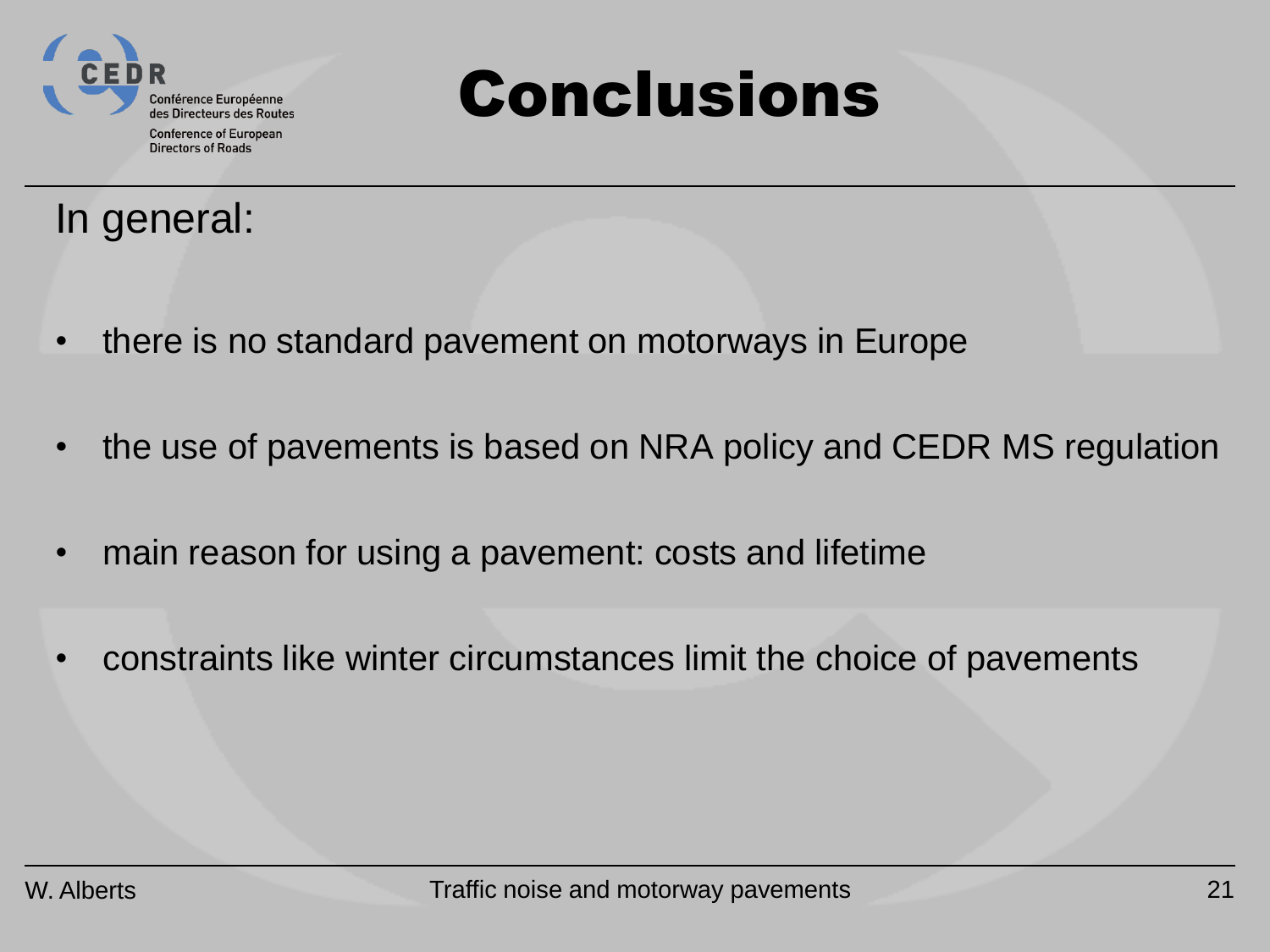

# Conclusions

Regarding the use of noise reducing pavements:

- some CEDR MS use noise reducing pavements
- in acoustic hot spots to lower noise levels
- noise reducing pavements are more cost-effective than noise barriers
- noise reducing pavements lower noise levels with 2 to 3 dB (max. 6 dB)

• do not overestimate the possibilities of using noise reducing pavements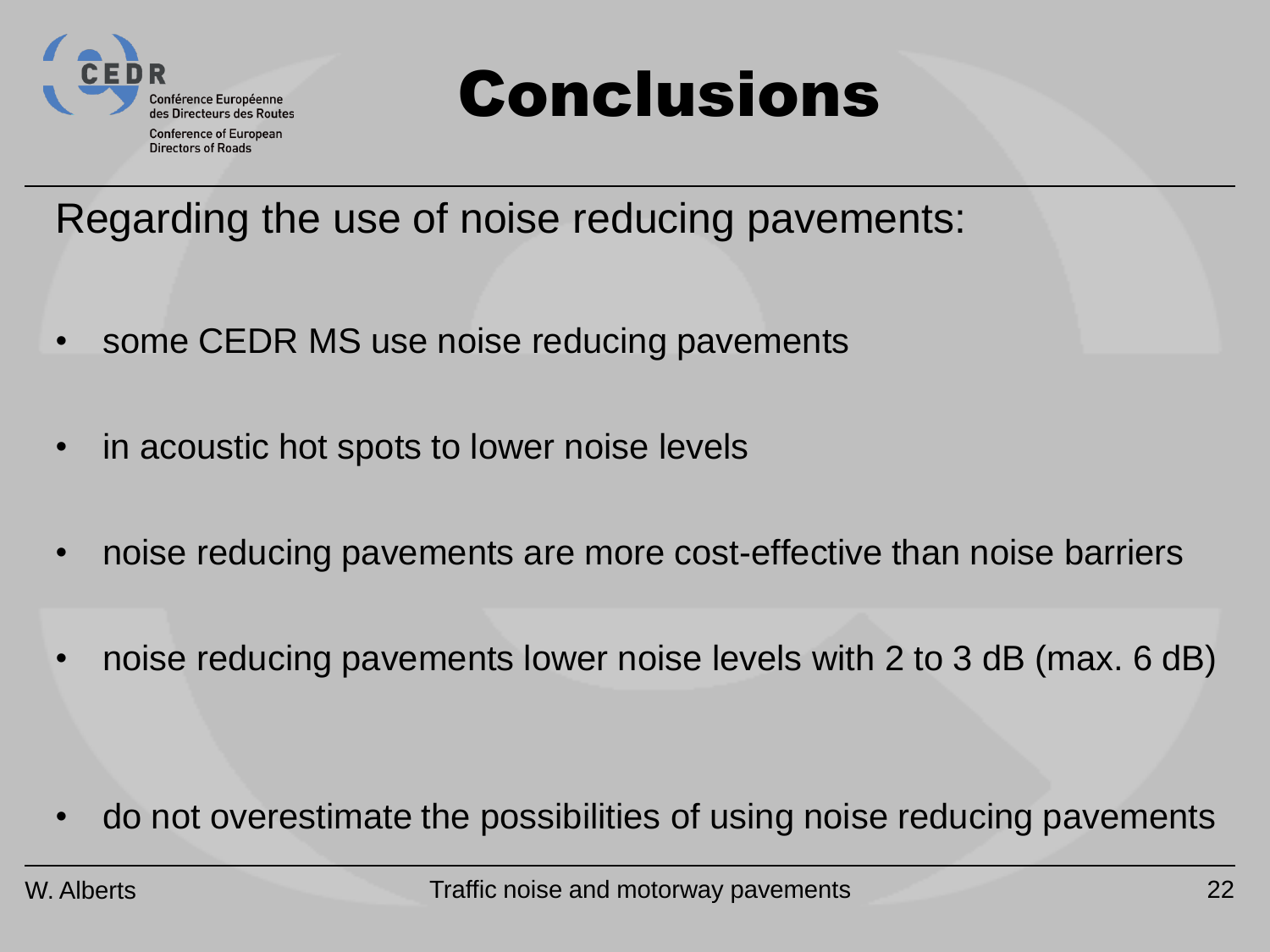

## Final remarks

- the best way to lower traffic noise levels is by reducing noise production
- three domains in traffic noise production: vehicles, tyres and pavements
- reducing traffic noise production is a shared responsibility

- CEDR, its NRAs and the paving industry are doing a lot of research to improve noise reducing pavements
- at EU level CEDR is working on cooperation with the other domains